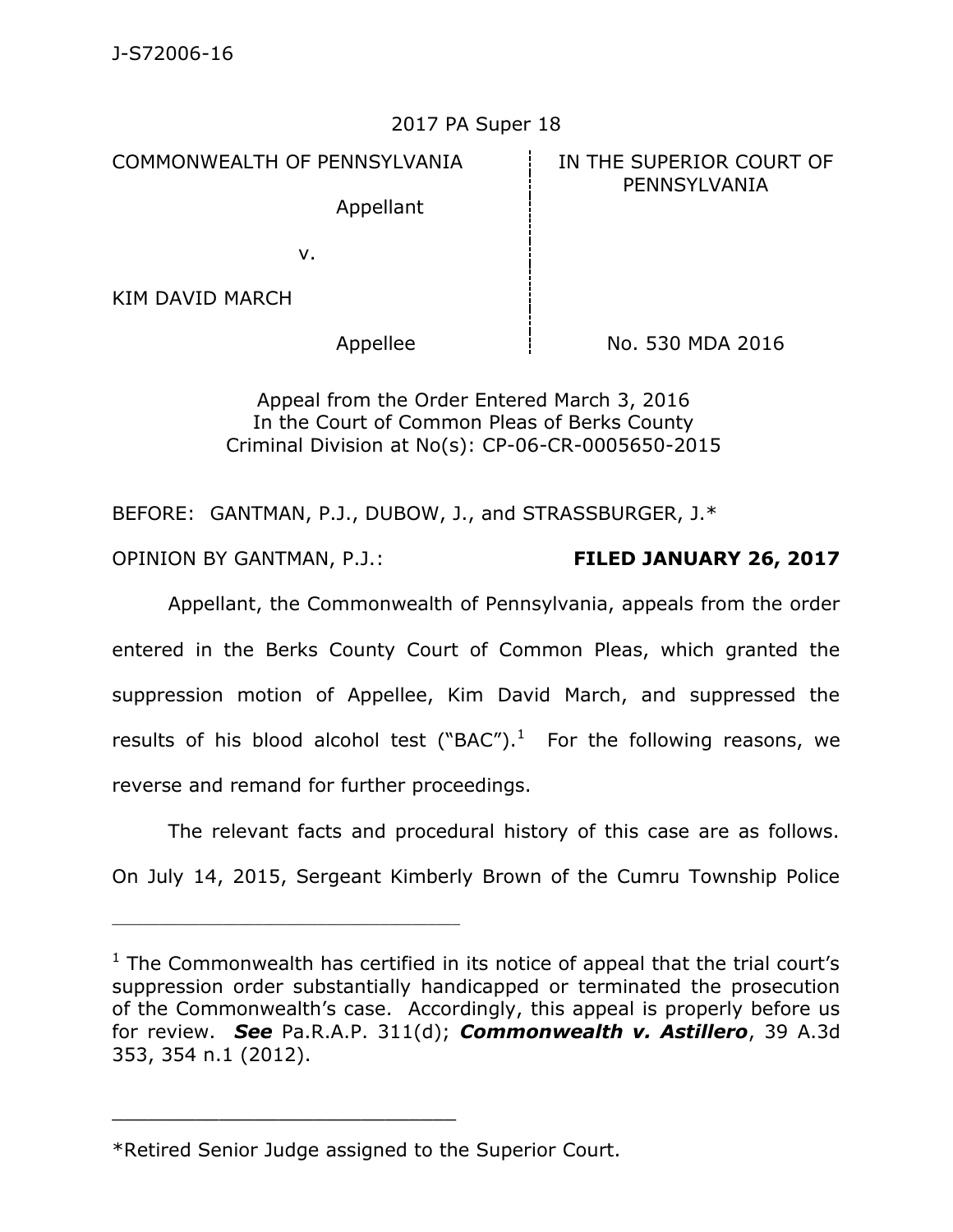Department responded at 6:31 p.m. to a single vehicle accident at 601 Philadelphia Avenue, near Cumru Elementary School. When Sergeant Brown arrived at the scene around 6:36 p.m., EMS was already there, treating Appellee, who was the unresponsive, male driver. EMS then took Appellee to Reading Hospital for emergency medical care and treatment. Sergeant Brown learned from witnesses to the accident that the vehicle had been traveling eastbound on Philadelphia Avenue when it drove across the westbound lane, went off the road, and struck a tree and utility pole. Witnesses stated the vehicle "did not appear to have a reason to drive off of the roadway." Witnesses also described the driver as "out of it" and "pale." Police were able to identify Appellee through vehicle registration.

In plain view inside the vehicle, Sergeant Brown noticed five blue wax paper bags and the bottom of a cut-off prescription bottle on the floor of the vehicle near the driver's seat. The prescription bottle contained residue consistent with liquid added to heroin and used in the injection of hypodermic needles. Another officer saw a hypodermic needle on the floor of the front passenger side of the vehicle.

Sergeant Brown went directly to Reading Hospital, where she requested a sample of Appellee's blood. Although police now had probable cause, Appellee was not yet under arrest. Appellee was unconscious, and Sergeant Brown could not read the Implied Consent DL26 form to Appellee. Appellee's blood was drawn at 7:59 p.m.; the results indicated the presence

- 2 -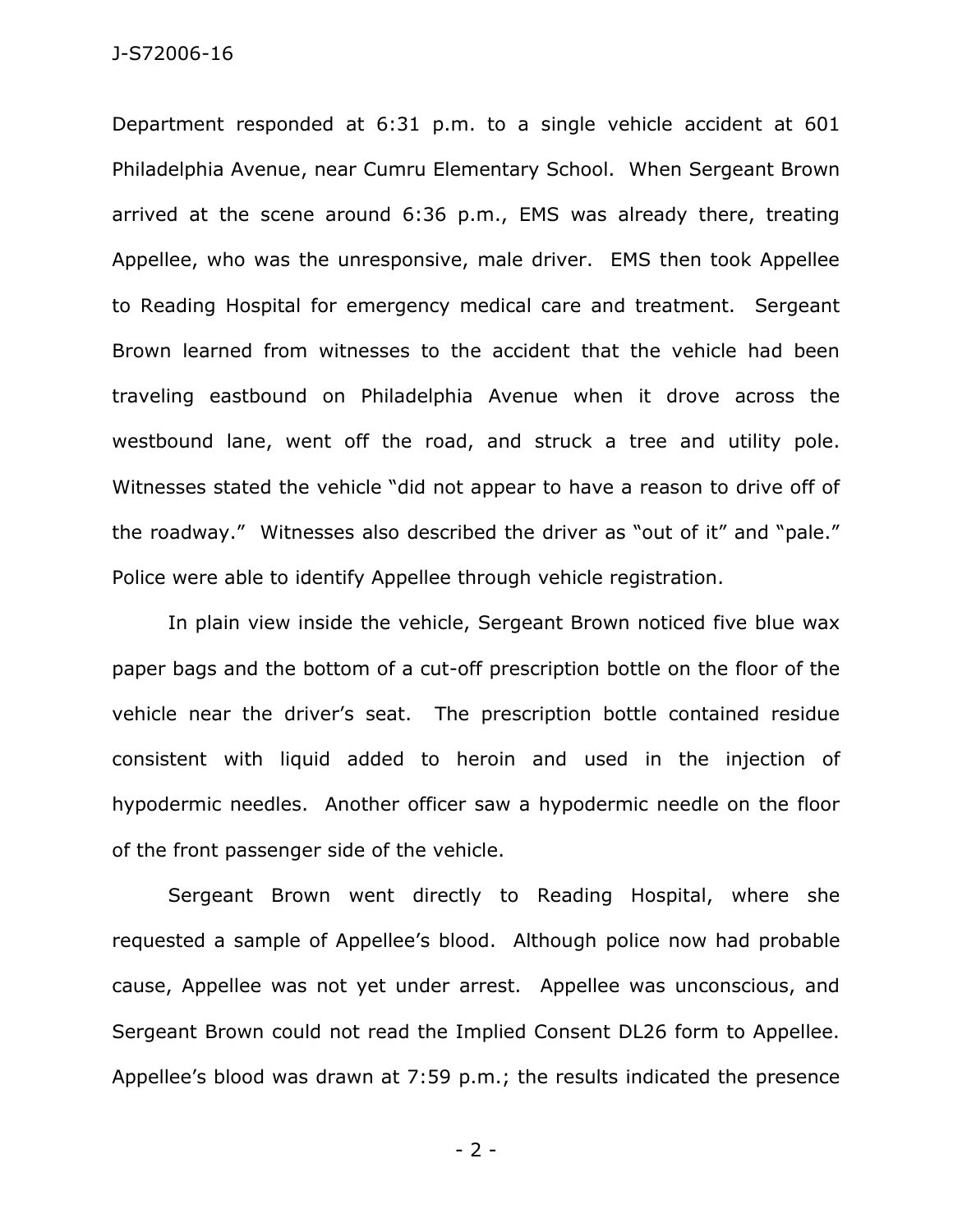of several Schedule I controlled substances in Appellee's blood.

On August 6, 2015, the Commonwealth charged Appellee with DUI (controlled substance), possession of drug paraphernalia, possession of a controlled substance, and a summary traffic offense, arising from the accident. The Commonwealth later added another related DUI charge. On January 14, 2016, Appellee filed an omnibus pretrial motion containing a motion to suppress the blood evidence as based on an alleged illegal blood draw. The court held a suppression hearing on February 12, 2016. The parties stipulated to the facts in the affidavit of probable cause and that a search warrant was not obtained prior to the draw of Appellee's blood.

On March 3, 2016, the court issued its Findings of Fact and Conclusions of Law and suppressed the blood test results. The Commonwealth timely filed a notice of appeal on March 31, 2016. On April 1, 2016, the court ordered the Commonwealth to file a concise statement of errors complained of on appeal pursuant to Pa.R.A.P. 1925(b), which the Commonwealth timely filed on April 18, 2016.

The Commonwealth presents one issue for our review:

DID THE TRIAL COURT ERR IN SUPPRESSING EVIDENCE OF [APPELLEE'S] BLOOD TEST RESULTS, AS THE POLICE HAD THE REQUISITE REASONABLE SUSPICION/PROBABLE CAUSE TO REQUEST A LEGAL BLOOD DRAW WITHOUT A WARRANT PURSUANT TO THE IMPLIED CONSENT STATUTE?

(Commonwealth's Brief at 4).

The relevant standard and scope of review is: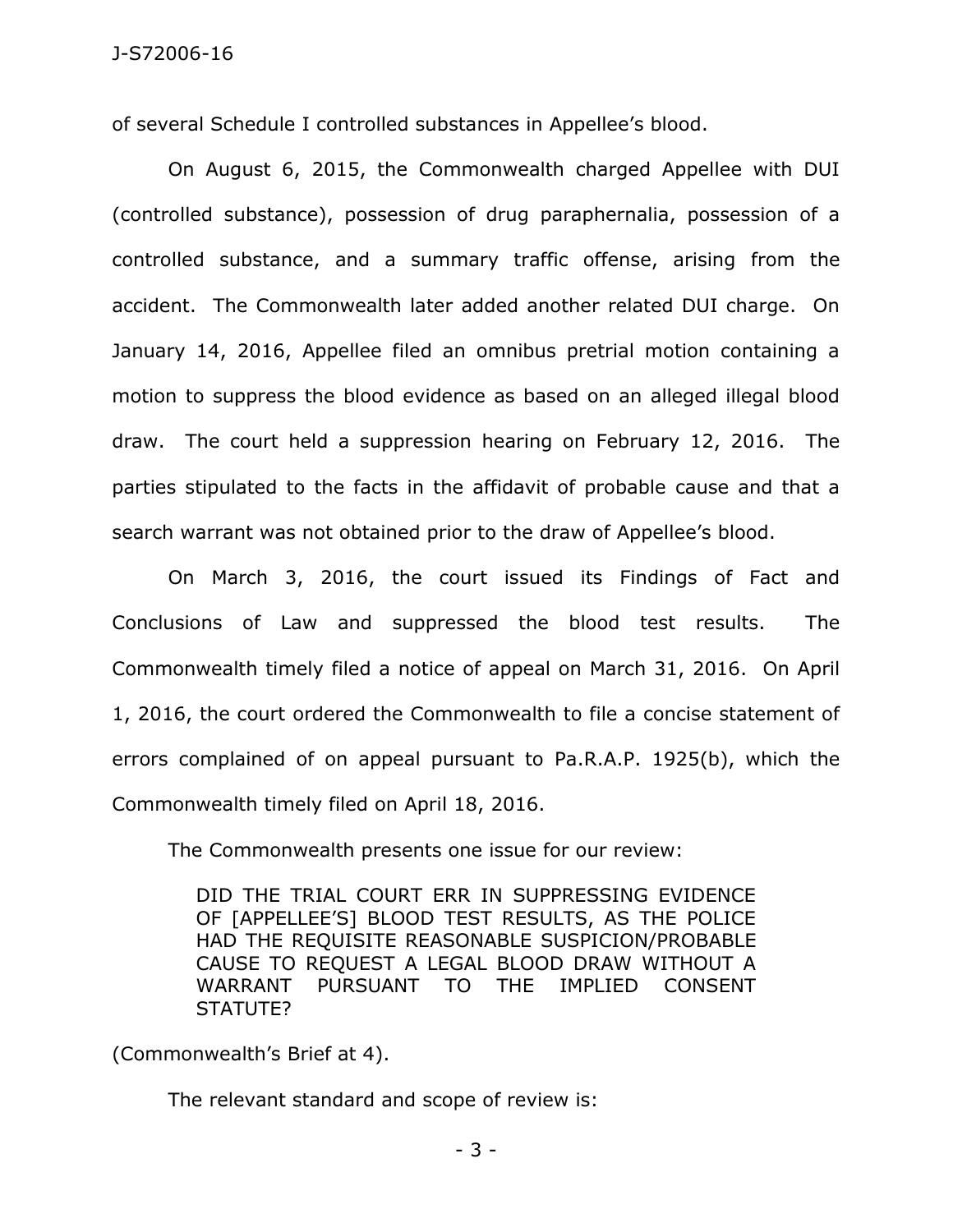When the Commonwealth appeals an order suppressing evidence, we may consider on review only the evidence from the defendant's witnesses along with the Commonwealth's evidence that remains uncontroverted. Our standard of review is restricted to establishing whether the record supports the suppression court's factual findings; however, we maintain *de novo* review over the suppression court's legal conclusions.

*Commonwealth v. Guzman*, 44 A.3d 688, 691-92 (Pa.Super. 2012) (citing

*Commonwealth v. Brown*, 606 Pa. 198, 203, 996 A.2d 473, 476 (2010)).

In its argument, the Commonwealth asserts that the Pennsylvania Implied Consent Statute, at 75 Pa.C.S.A § 1547, is an independent exception to the warrant requirement. The Commonwealth observes that Appellee was unconscious and unable to refuse the test, and Pennsylvania law has declined to provide unconscious persons with the right to refuse chemical testing. Additionally, Appellee was involved in a motor vehicle accident that required medical treatment, there was evidence of the use of controlled substances present at the scene of the accident, and probable cause existed to request a legal blood draw. The Commonwealth emphasizes that Pennsylvania has declined to extend the right to refuse blood testing to unconscious persons, and there was probable cause to believe Appellee had violated 75 Pa.C.S.A. § 3802, so the blood draw was valid. The Commonwealth concludes the trial court erred in suppressing the blood test results under these circumstances, and asks this Court to reverse and remand the case for trial.

In response, Appellee primarily relies on *Commonwealth v. Myers*,

- 4 -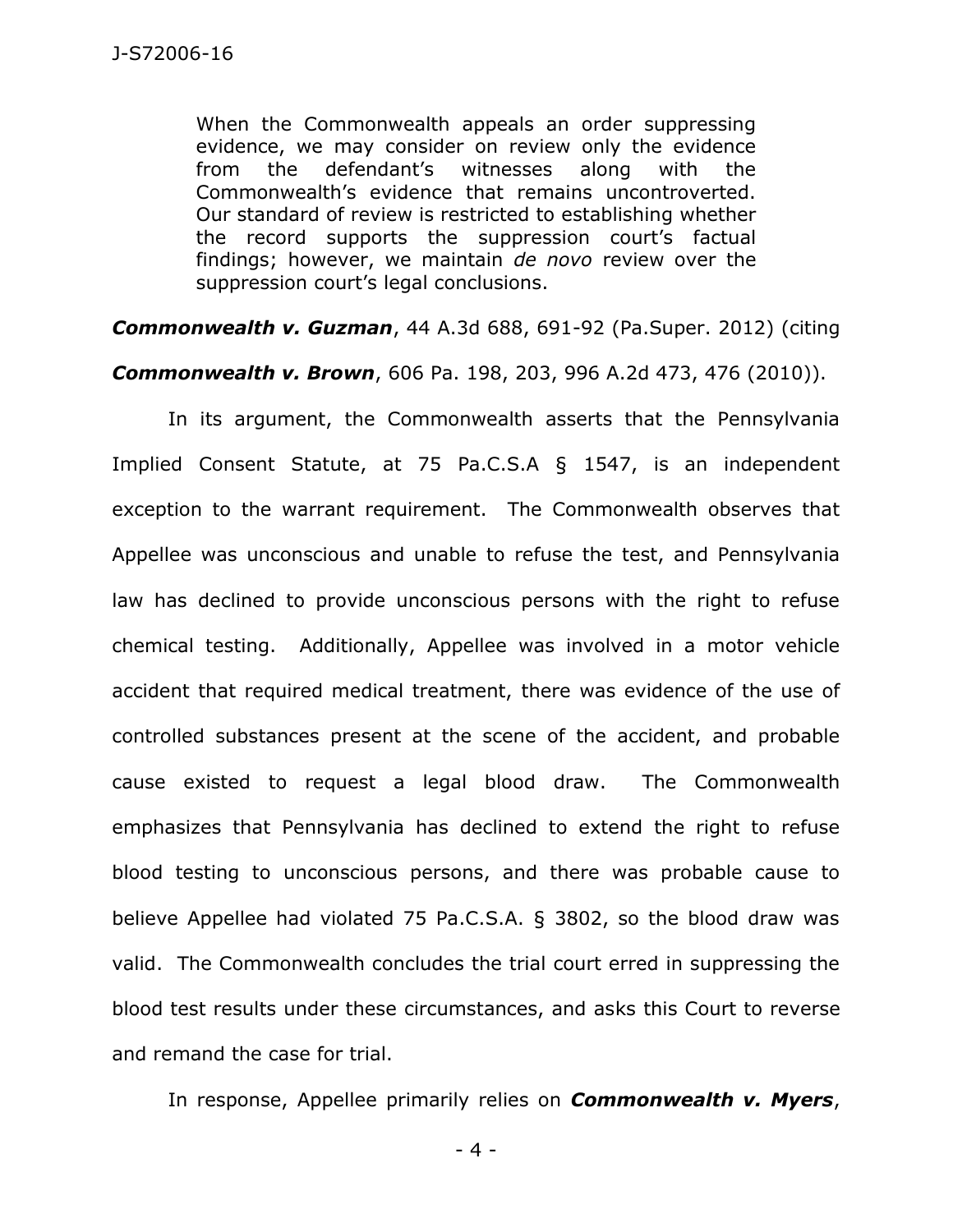118 A.3d 1122 (Pa.Super. 2015), *appeal granted*, \_\_\_ Pa. \_\_\_, 131 A.3d 480 (2016), for the proposition that a warrantless blood test of an unconscious person, under Pennsylvania's Implied Consent Statute, violates the United States Supreme Court's judgment in *Missouri v. McNeely*, \_\_\_ U.S. \_\_\_, 133 S.Ct. 1552, 185 L.Ed.2d 696 (2013), where the Court held that the dissipation of alcohol in the blood does not constitute a *per se* urgency to justify a warrantless blood test under the "exigent circumstances" exception to the warrant requirement. Appellee concludes the warrantless test of his blood was unconstitutional under *McNeely*, and the results from his test should remain suppressed, because the facts of his case are virtually indistinguishable from *Myers*. For the following reasons, we disagree with Appellee's position and agree with the Commonwealth's position.

Analysis of this case involves the intersection of two relevant statutes; the first statute is Pennsylvania's implied consent statute, which provides in pertinent part:

## **§ 1547. Chemical testing to determine amount of alcohol or controlled substance**

**(a) General rule.−**Any person who drives, operates or is in actual physical control of the movement of a vehicle in this Commonwealth shall be deemed to have given consent to one or more chemical tests of breath, blood or urine for the purpose of determining the alcoholic content of blood or the presence of a controlled substance if a police officer has reasonable grounds to believe the person to have been driving, operating or in actual physical control of the movement of a vehicle:

(1) in violation of section 1543(b)(1.1) (relating to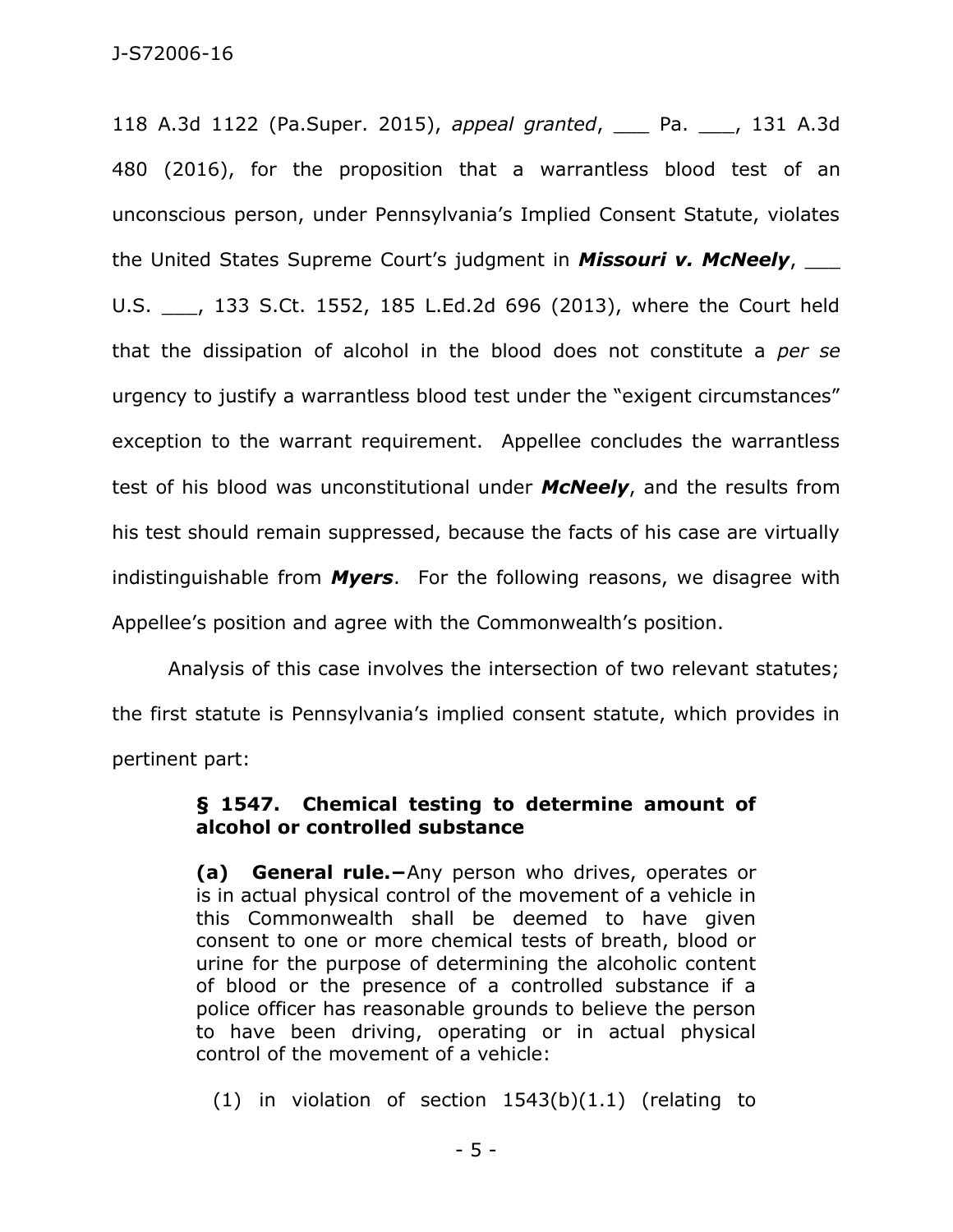driving while operating privilege is suspended or revoked), 3802 (relating to driving under influence of alcohol or controlled substance) or 3808(a)(2) (relating to illegally operating a motor vehicle not equipped with ignition interlock); or

\* \* \*

## **(b) Suspension for refusal.−**

(1) If any person placed under arrest for a violation of section 3802 is requested to submit to chemical testing and refuses to do so, the testing shall not be conducted but upon notice by the police officer, the department shall suspend the operating privilege of the person as follows:

(i) Except as set forth in subparagraph (ii), for a period of 12 months.

(ii) For a period of 18 months if any of the following apply:

\* \* \*

(2) It shall be the duty of the police officer to inform the person that:

(i) the person's operating privilege will be suspended upon refusal to submit to chemical testing; and

(ii) if the person refuses to submit to chemical testing, upon conviction or plea for violating section 3802(a)(1), the person will be subject to the penalties provided in section 3804(c) (relating to penalties).

(3) Any person whose operating privilege is suspended under the provisions of this section shall have the same right of appeal as provided for in cases of suspension for other reasons.

\* \* \*

**(c) Test results admissible in evidence.―**In any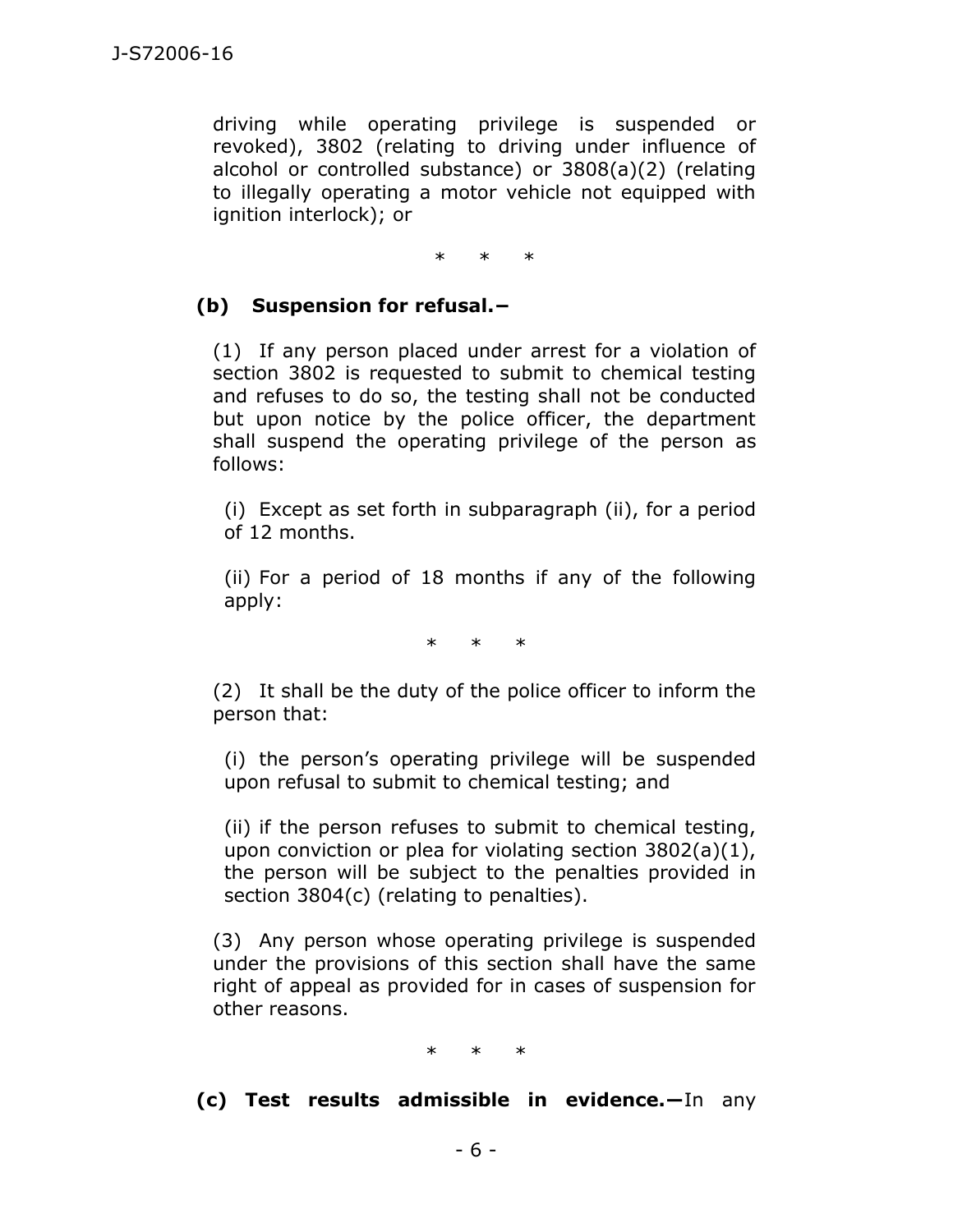summary proceeding or criminal proceeding in which the defendant is charged with a violation of section 3802 or any other violation of this title arising out of the same action, the amount of alcohol or controlled substance in the defendant's blood, as shown by chemical testing of the person's breath, blood or urine, which tests were conducted by qualified persons using approved equipment, shall be admissible in evidence.

\* \* \*

75 Pa.C.S.A. § 1547(a)(1), (b)(1)(i-ii), (b)(2)(i-ii), (b)(3), (c). Legal precedent has interpreted the "reasonable grounds" requirement of Section 1547(a) to demand probable cause. *Commonwealth v. Riedel*, 539 Pa. 172, 180, 651 A.2d 135, 139-40 (1994) (citing *Commonwealth v. Cieri*, 499 A.2d 317, 322 (Pa.Super. 1985)). Under these circumstances, probable cause exists where "the officer has knowledge of sufficient facts and circumstances to warrant a prudent person to believe that the driver had been driving under the influence of alcohol or a controlled substance." *Commonwealth v. Simon*, 655 A.2d 1024, 1027 (Pa.Super. 1995) (quoting *Commonwealth v. Welshans*, 580 A.2d 379, 381 (Pa.Super. 1990)).

Generally, "a search or seizure is unreasonable unless conducted pursuant to a valid search warrant upon a showing of probable cause." *Commonwealth v. Miller*, 996 A.2d 508, 512 (Pa.Super. 2010). One of the standard exceptions to the warrant requirement is consent, either actual or implied. *Riedel, supra* at 179, 651 A.2d at 139. The Implied Consent Statute dispenses with the need to obtain a warrant in DUI cases, because

- 7 -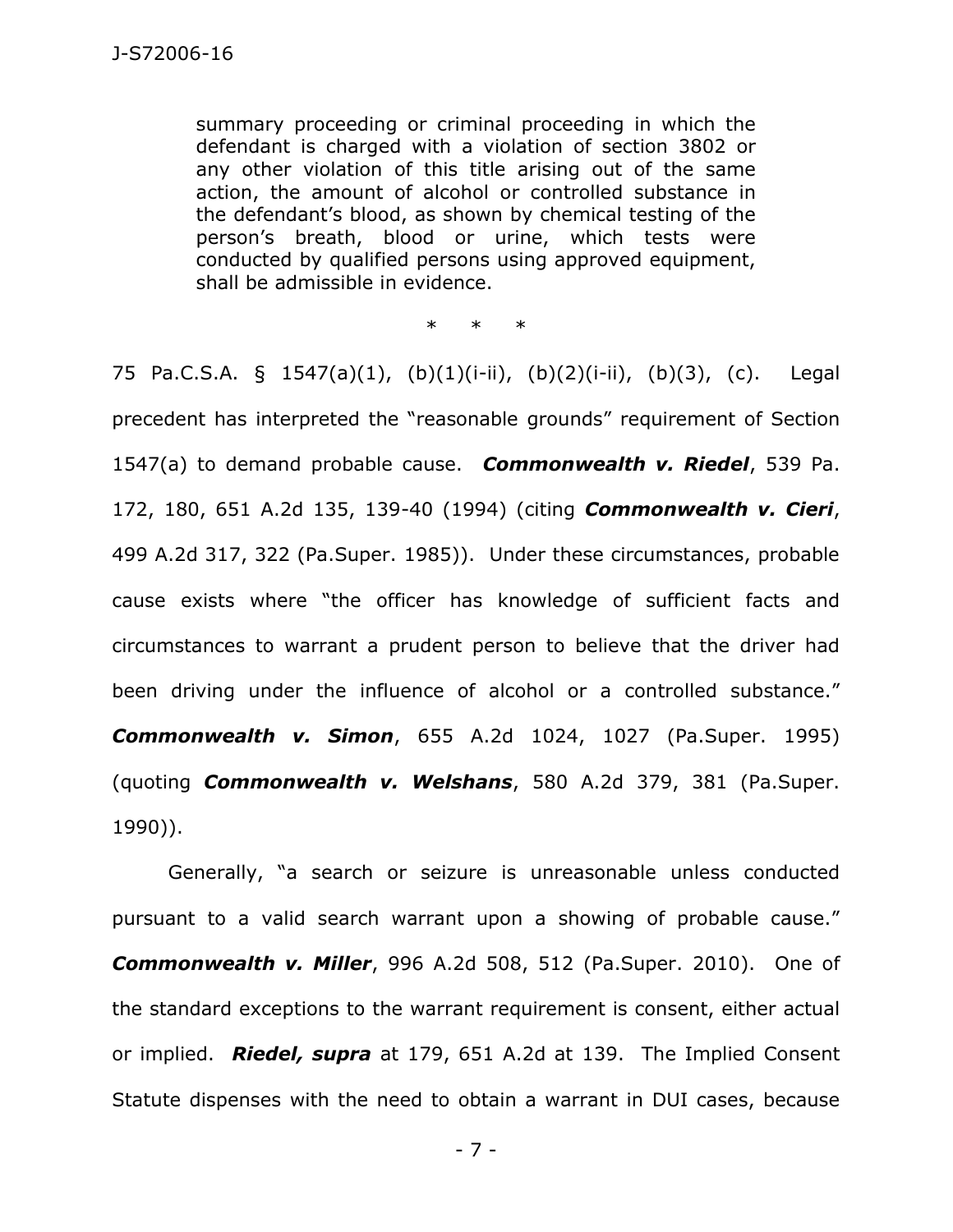the driver's implied consent under the statute satisfies the consent exception to the warrant requirement. *Riedel, supra*; *Commonwealth v. Barton*, 690 A.2d 293, 296 (Pa.Super. 1997).

Under the Implied Consent Statute, consent is a given and "testing is allowed absent an affirmative showing of the subject's refusal to consent to the test at the time that the testing is administered." *Commonwealth v. Eisenhart*, 531 Pa. 103, 109, 611 A.2d 681, 683 (1992). *See also Riedel supra* at 183, 651 A.2d at 141. Because consent is implied, a person's "actual consent would be no different from his remaining silent." *Eisenhart, supra* at 108-9, 611 A.2d at 683. Section 1547 "grants an explicit right to a driver who is under arrest for driving under the influence to refuse to consent to chemical testing." *Id.* at 109, 611 A.2d at 683. *See also Riedel*, *supra* at 183, 651 A.2d at 141. On the other hand, a driver who is not under arrest at the time the blood test is administered "cannot claim the explicit statutory protection of section 1547(b)." *Id.* at 184, 651 A.2d at 142.

As the decision to "distinguish between classes of drivers in the implied consent scheme is within the province of the legislature," the Pennsylvania Supreme Court has refused to "reformulate the law to grant an unconscious driver or driver whose blood was removed for medical purposes the right to refuse to consent to blood testing." *Id.* at 185, 651 A.2d at 142. (some internal citations omitted). This concept brings us to the other

- 8 -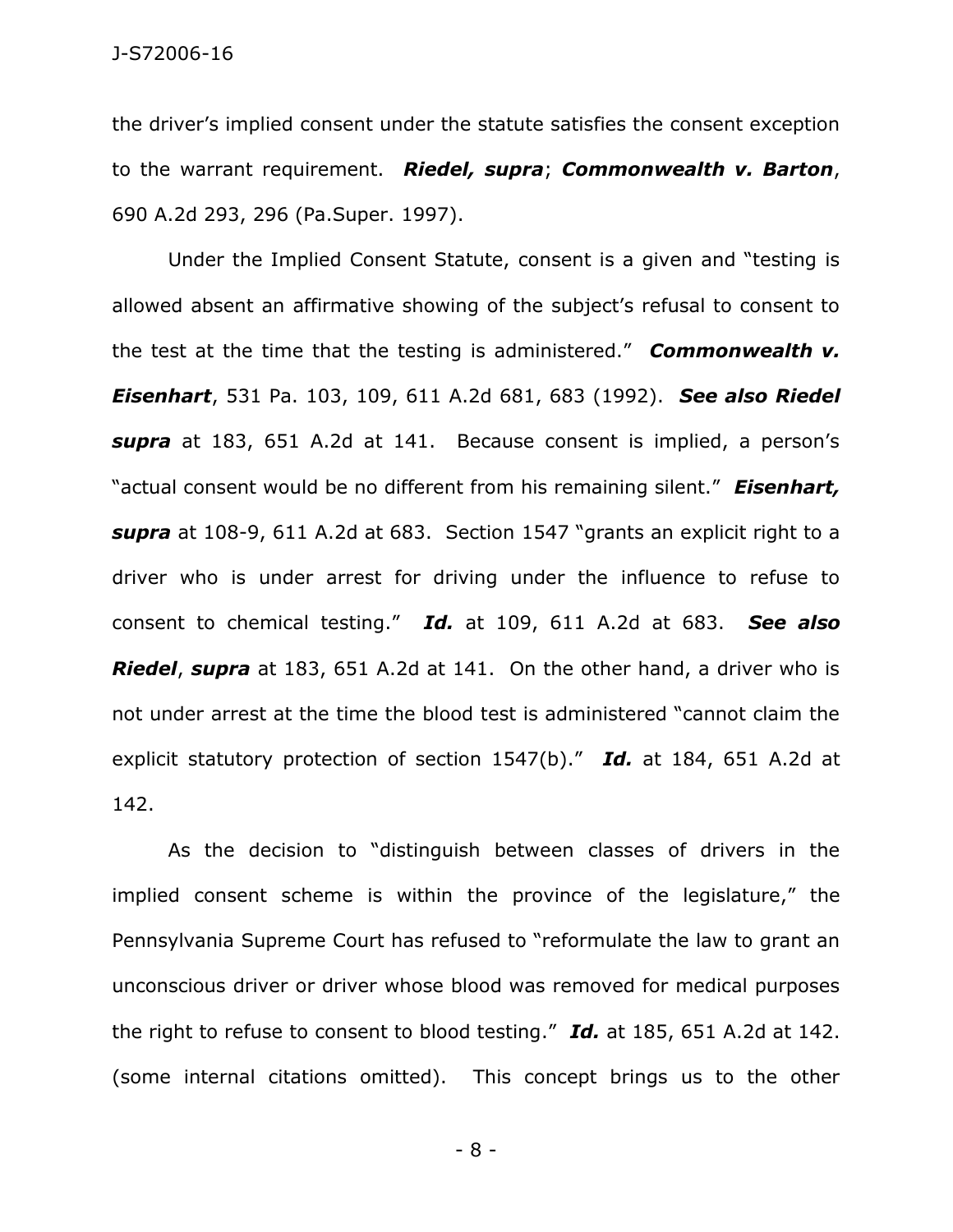statute implicated in this case, which covers reports by emergency room personnel and provides:

## **§ 3755. Reports by emergency room personnel**

**(a) General rule.−**If, as a result of a motor vehicle accident, the person who drove, operated or was in actual physical control of the movement of any involved motor vehicle requires medical treatment in an emergency room of a hospital and if probable cause exists to believe a violation of section 3802 (relating to driving under influence of alcohol or controlled substance) was involved, the emergency room physician or his designee shall promptly take blood samples from those persons and transmit them within 24 hours for testing to the Department of Health or a clinical laboratory licensed and approved by the Department of Health and specifically designated for this purpose. This section shall be applicable to all injured occupants who were capable of motor vehicle operation if the operator or person in actual physical control of the movement of the motor vehicle cannot be determined. **Test results shall be released upon request of the person tested, his attorney, his physician or governmental officials or agencies.**

\* \* \*

75 Pa.C.S.A. § 3755(a) (emphasis added). Section 3755 comes into play when the defendant requires medical treatment "as a result of a motor vehicle accident," and there is probable cause to believe a DUI is involved; in that circumstance, police can request a blood draw and/or the test results, without a warrant. 75 Pa.C.S.A. § 3755(a). *Compare Myers, supra* (holding Section 1547 prevailed over Section 3755, where case did not involve motor vehicle accident, defendant was conscious when arrested, and police waited until defendant was rendered unconscious by hospital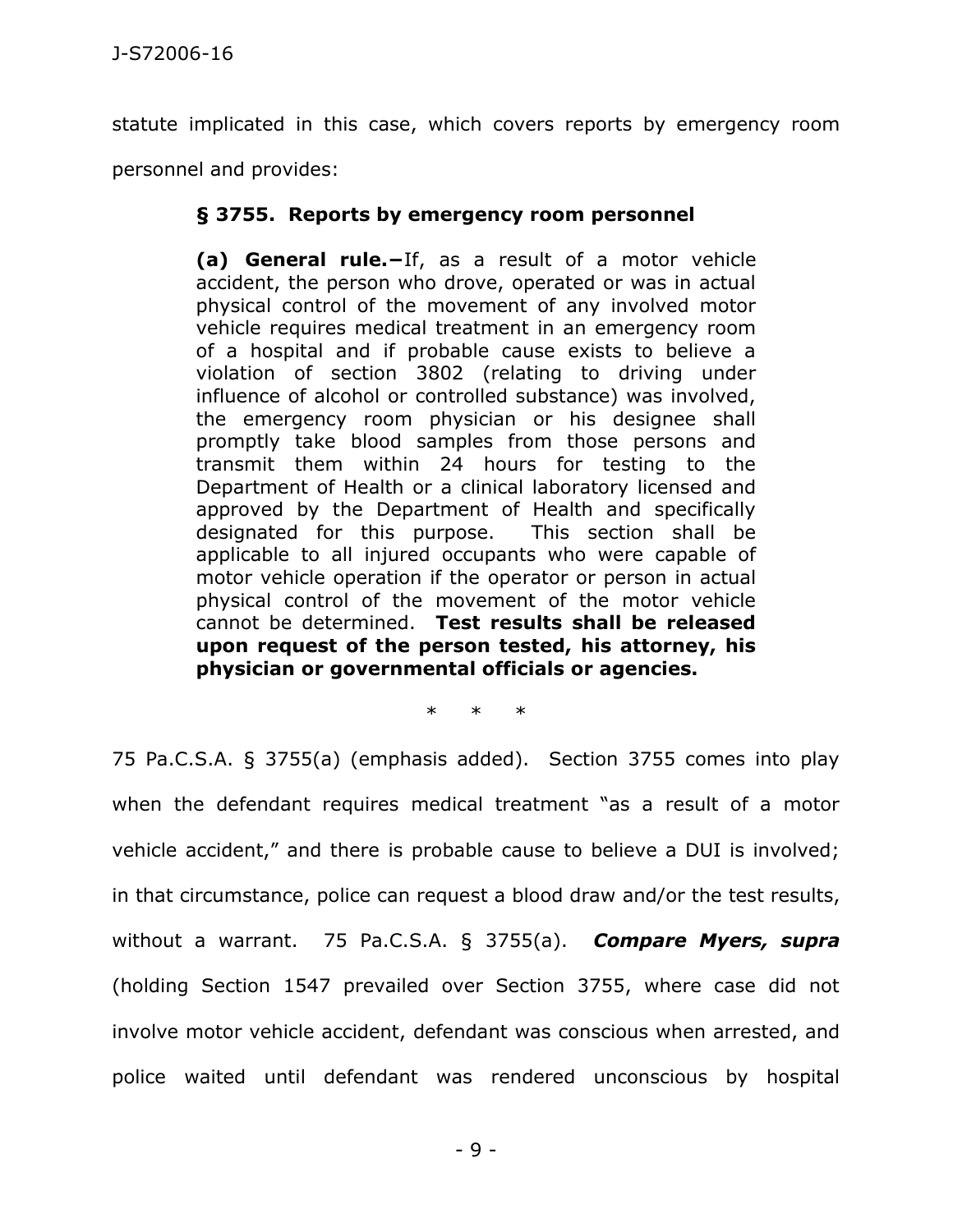administration of medication to seek chemical testing; defendant retained protection of implied consent law and right to refuse testing under these circumstances; police could not wait until defendant was reduced to unconscious by medication to invoke Section 3755 and claim exigent circumstances).

Both our Supreme Court and this Court have previously concluded:

[T]ogether, sections 1547 and 3755 comprise a statutory scheme which, under particular circumstances, not only imply the consent of a driver to undergo chemical or blood tests, but also require hospital personnel to withdraw blood from a person, and release the test results, at the request of a police officer who has probable cause to believe the person was operating a vehicle while under the influence.

*Barton, supra* at 296 (citing *Riedel, supra* at 180, 651 A.2d at 139-40).

The legislature enacted these two statutes to "allow law enforcement to preserve blood samples of a person suspected of driving under the influence of drugs or alcohol." *Miller, supra* at 512 (citing *Commonwealth v. West*, 834 A.2d 625, 628 (Pa.Super. 2010), *appeal denied*, 586 Pa. 712, 889 A.2d 1216)). The purpose of statutory implied consent is "to enable the police to obtain evidence of intoxication or drug use to be utilized in criminal proceedings"; the purpose is "**not** to hinder law enforcement officers in performing their duties under sections 3755 and 1547 when they have probable cause." *Riedel, supra* at 182, 651 A.2d at 140 (emphasis in original).

Under Sections 1547 and [3755:](https://1.next.westlaw.com/Link/Document/FullText?findType=L&pubNum=1000262&cite=PA75S3755&originatingDoc=I91f97aa2367511d9abe5ec754599669c&refType=LQ&originationContext=document&transitionType=DocumentItem&contextData=(sc.UserEnteredCitation))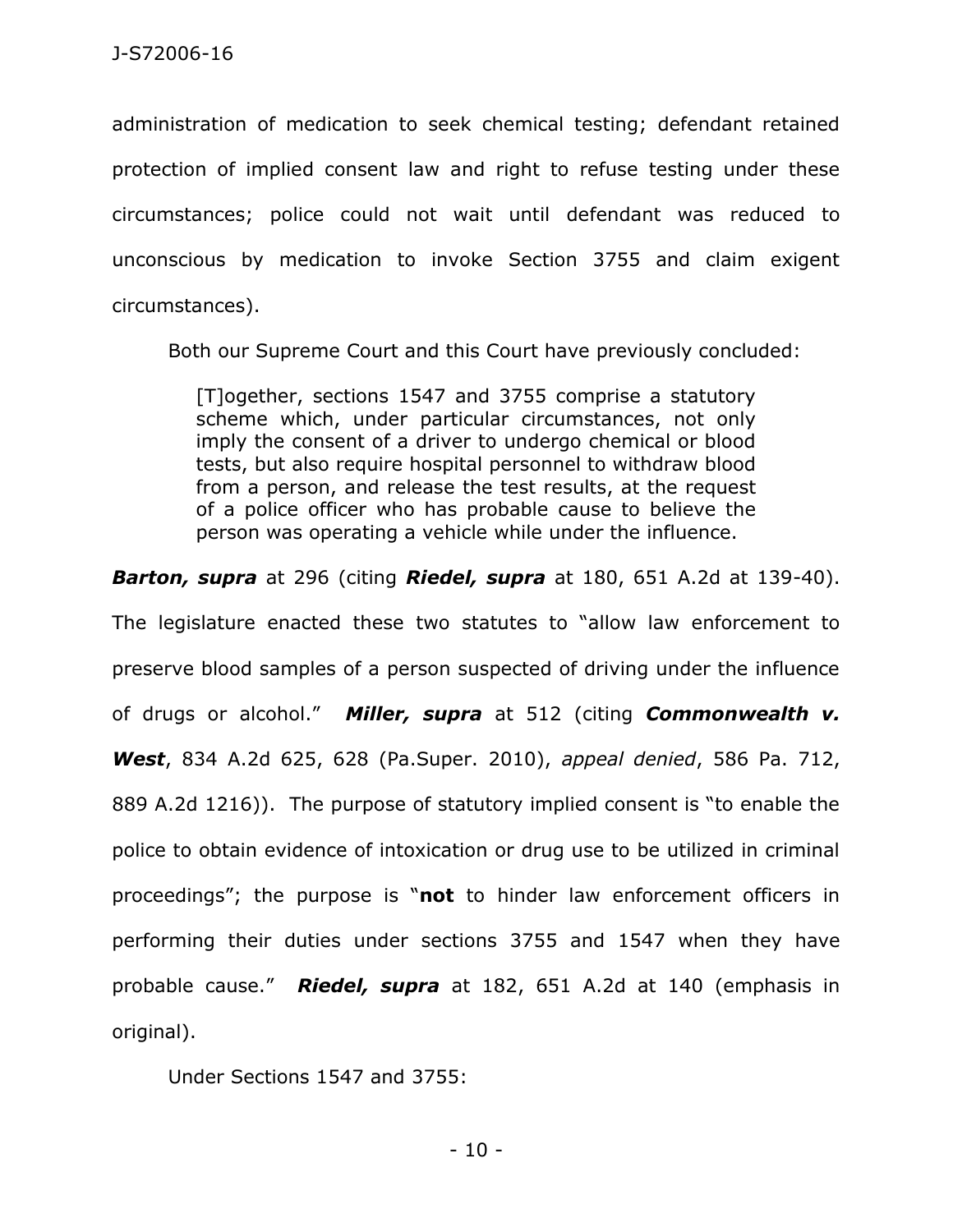[O]nce an officer establishes probable cause to believe that a person operated a motor vehicle under the influence, and subsequently requests that hospital personnel withdraw blood samples for testing of alcohol content, the officer is entitled to obtain the results of such tests, regardless of whether the test was performed for medical purposes or legal purposes.

*Barton, supra* at 299-300. The Pennsylvania Supreme Court has, however, stated, "[o]ur decision does not grant police officers *carte blanche* to invade the privacy of an individual's medical records." *Id.* at 300 (quoting *Riedel*, *supra* at 183, 651 A.2d at 141). Instead, the "scope of the intrusion is limited to obtaining the results of the blood test." *Barton*, *supra* at 300.

In other words, the statutes and pertinent law tell us that if a driver is involved in a motor vehicle accident, is unconscious, and requires immediate hospital medical treatment, and the police have probable cause to believe the motorist was DUI, then the police can request and receive blood test results from hospital personnel without a warrant. *See* 75 Pa.C.S.A. §§ 1547, 3755; *Riedel, supra*; *Barton, supra*.

In the present case, police responded at 6:31 p.m. to a single vehicle accident. When police arrived at the scene, EMS was already there, treating Appellee, who was the unresponsive, male driver. EMS then took Appellee to Reading Hospital for medical treatment. Sergeant Brown learned from witnesses to the accident that Appellee's vehicle had been traveling eastbound on Philadelphia Avenue before it crossed into the westbound lane, went off the road, and struck a tree and utility pole. Witnesses also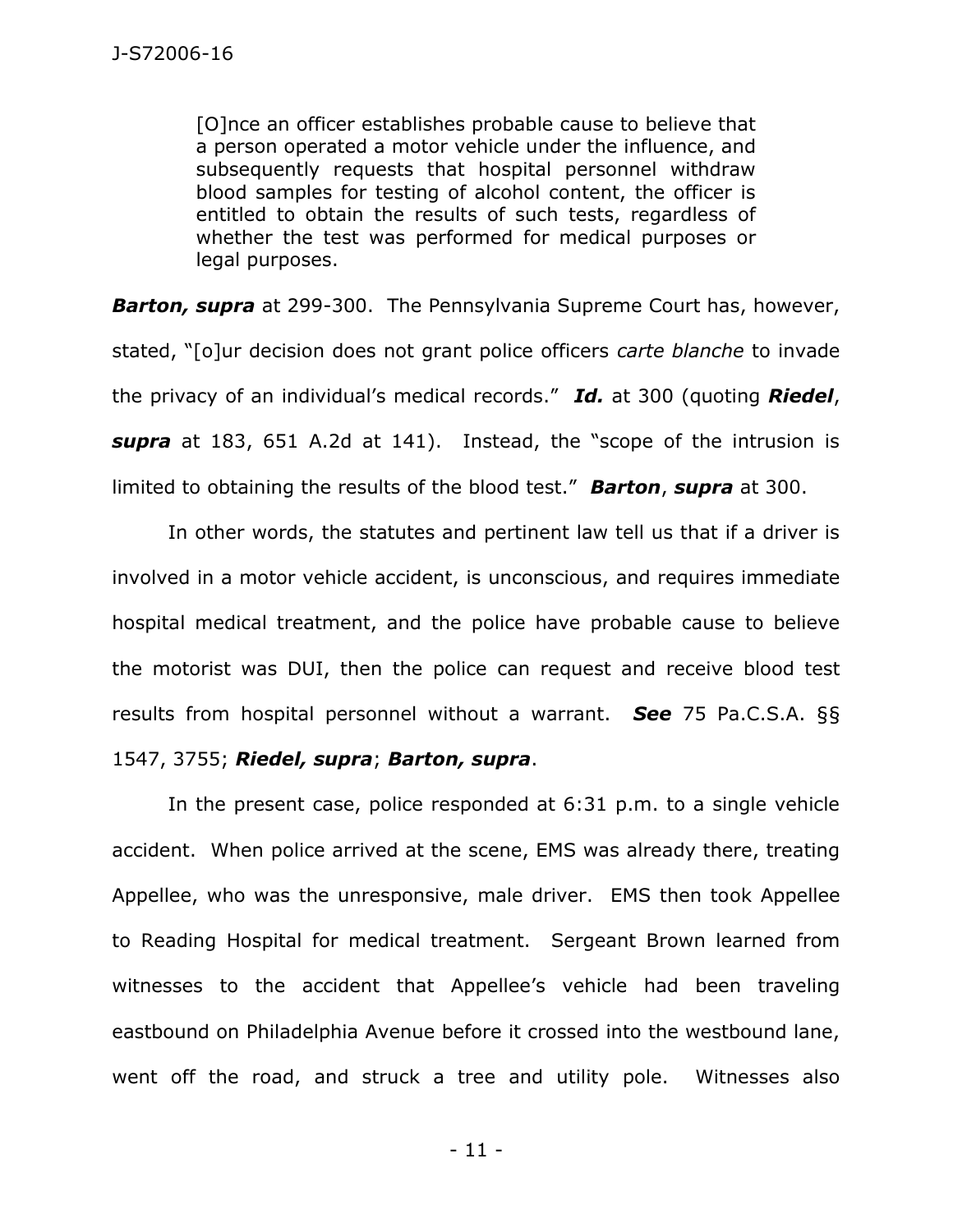#### J-S72006-16

described the driver as "out of it" and "pale." Police were able to identify Appellee through vehicle registration.

When Sergeant Brown approached the empty vehicle, she noticed five blue wax paper bags and the bottom of a cut-off prescription bottle on the floor of the vehicle near the driver's seat. The prescription bottle contained residue consistent with liquid added to heroin and used in the injection of hypodermic needles. Another officer saw a hypodermic needle on the floor of the front passenger side of the vehicle. Given this probable cause to suspect DUI was involved, Sergeant Brown went to Reading Hospital, where she requested a sample of Appellee's blood. Although police now had probable cause to suspect DUI, Appellee was not yet under arrest. Appellee was also unconscious so Sergeant Brown did not read the Implied Consent DL26 form to Appellee. Appellee's blood was drawn at 7:59 p.m., and the results indicated the presence of several Schedule I controlled substances in Appellee's blood. As a result, the Commonwealth charged Appellee with DUI and related offenses. Appellee filed an omnibus pretrial motion to suppress the blood evidence as illegally obtained. The court held a suppression hearing on February 12, 2016, where the parties stipulated to the facts in the affidavit of probable cause. On March 3, 2016, the court suppressed the blood test results, reasoning as follows:

#### **Findings of Fact**

1. On July 14, 2015, Sergeant Kimberly Brown of the Cumru Township Police Department responded to a single

- 12 -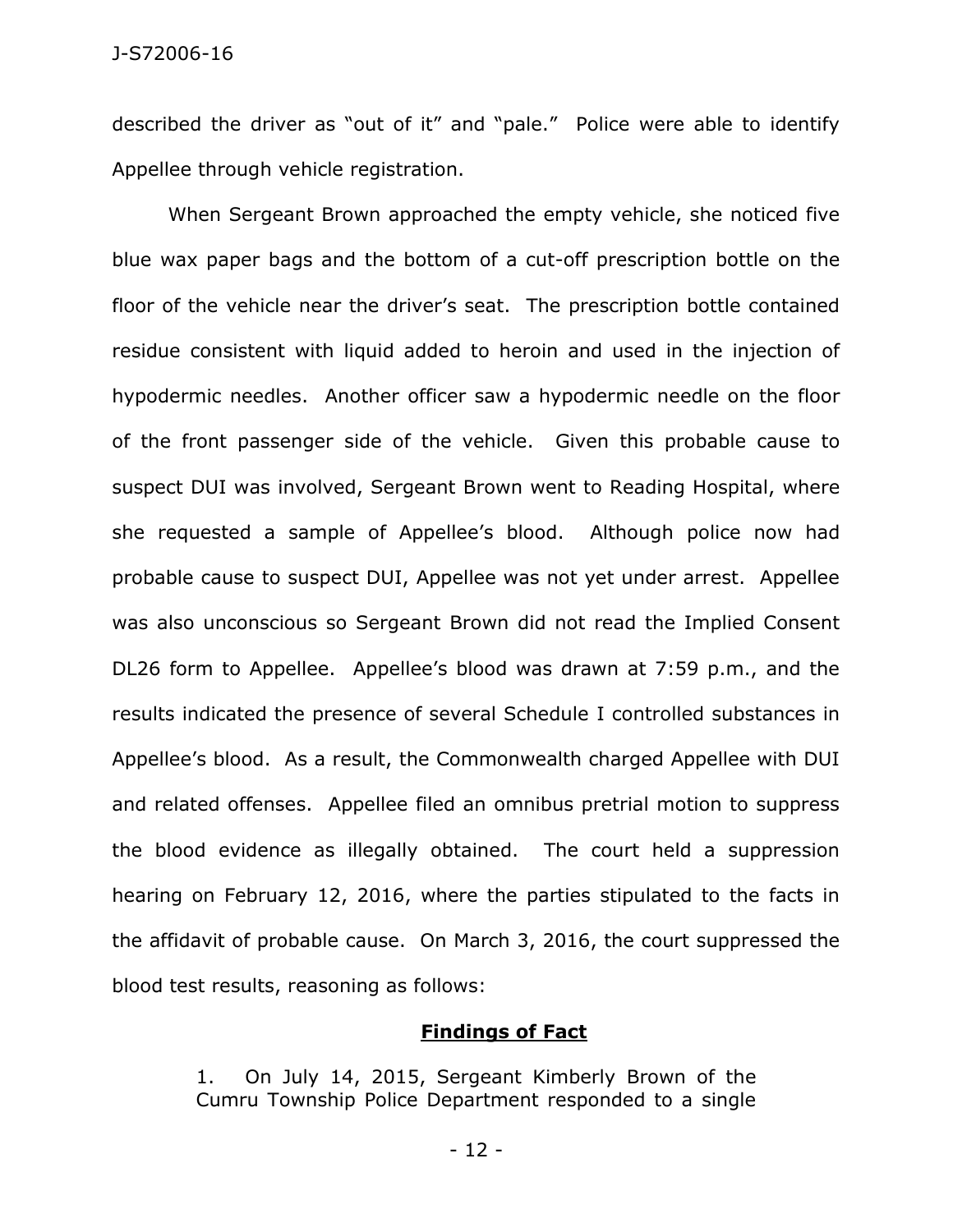vehicle accident near Cumru Elementary School, located at 601 Philadelphia Avenue in Berks County, Pennsylvania.

2. When Sergeant Brown arrived at approximately 6:36 P.M., EMS was already there providing medical treatment to an unresponsive male.

3. Sergeant Brown learned from witnesses that the vehicle was driving eastbound on Philadelphia Avenue until it went off the road, striking a tree and a utility pole.

4. Sergeant Brown learned from witnesses that the operator of the vehicle was "out of it" and "pale."

5. Sergeant Brown approached the vehicle and observed five blue wax paper bags and the bottom of a cut-off prescription bottle on the driver's side floor.

6. The blue wax paper bags contained a powder that was field tested and yielded a presumptive positive for heroin.

7. Sergeant Pinkasavage observed a hypodermic needle on the front passenger floor of the vehicle.

8. Sergeant Brown proceeded to Reading Hospital, where she requested that a sample of the Defendant's blood be drawn pursuant to the implied consent law.

9. The Defendant was not conscious when Sergeant Brown made the request.

10. Sergeant Brown did not read the DL26 form to the Defendant.

11. At approximately 7:59 P.M., blood was drawn by the phlebotomist and placed in tubes with the wrong name listed on them.

12. The lab would not accept the tubes until the labels were corrected.

13. The labels on the tubes were subsequently corrected.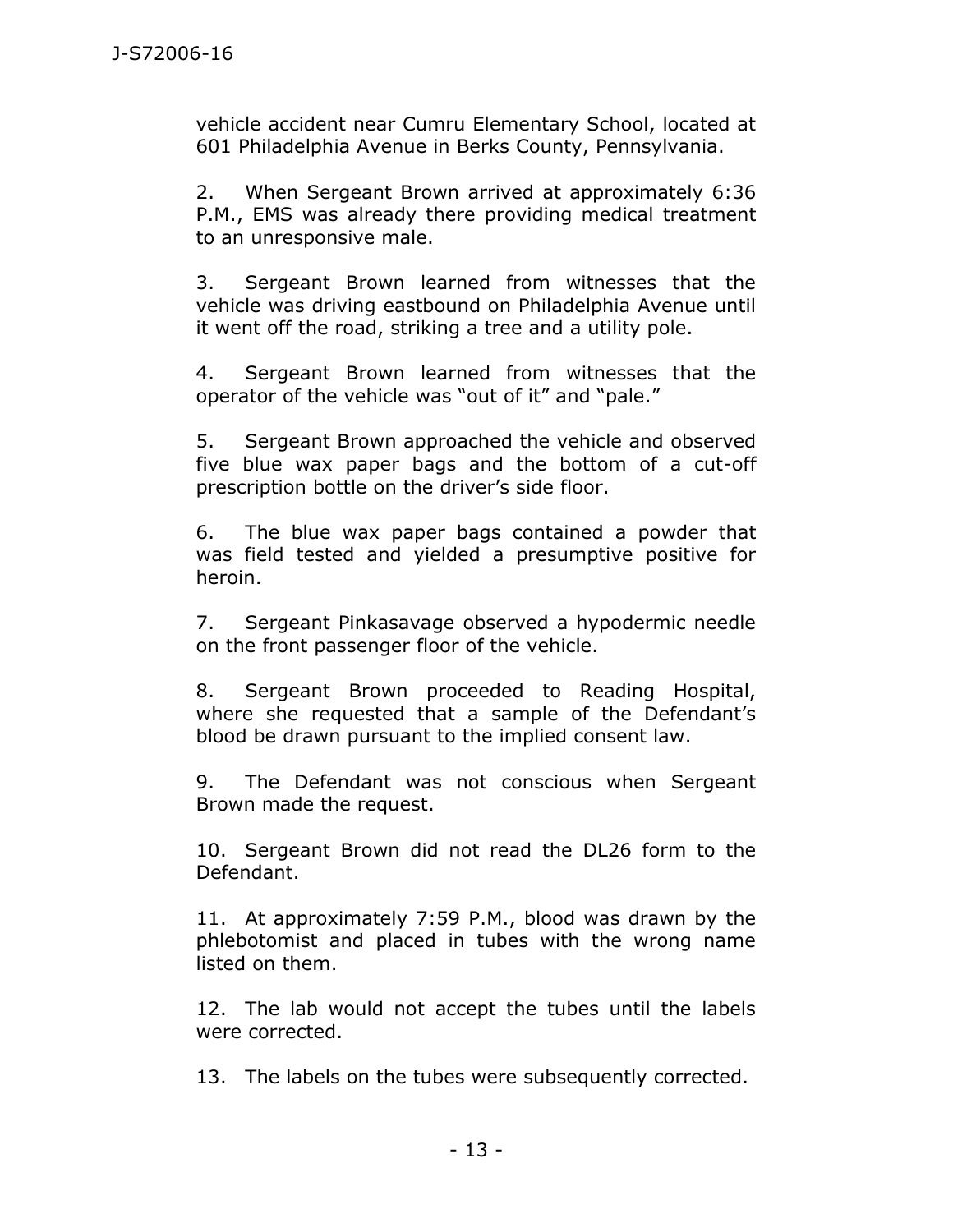14. According to the National Institute of Health, heroin can be detected in the body for one to two days, as opposed to alcohol, which can only be detected for three to ten hours.<sup>2</sup>

²https://www.nlm.nih.gov/medlineplus/ency/article/ 003578.htm

# **Conclusions of Law**

1. "Once a motion to suppress evidence has been filed, it is the Commonwealth's burden to prove, by a preponderance of the evidence, that the challenged evidence was not obtained in violation of the defendant's rights." *Commonwealth v. Wallace*, 615 Pa. 395, 407, 42 A.3d 1040, 1047-48 (Pa. 2012).

2. The Fourth Amendment to the United States Constitution provides, "The right of the people to be secure in their persons, houses, papers, and effects against unreasonable searches and seizures, shall not be violated, and no Warrants shall issue, but upon probable cause, supported by Oath or affirmation, and particularly describing the place to be searched, and the person or things to be seized."

3. A warrantless search of the person is reasonable only if it falls within a recognized exception. *See United States v. Robinson*, 414 U.S. 218, 224, 94 S.Ct. 467, [471, 38 L.Ed.2d 427, ] (1973).

4. "One well-recognized exception applies when the exigencies of the situation make the needs of law enforcement so compelling that a warrantless search is objectively reasonable under the Fourth Amendment." *Kentucky v. King*, 563 U.S. 452, 460, 131 S.Ct. 1849, 1856[, 179 L.Ed.2d 865, \_\_\_] (2011).

5. The United States Supreme court held that the natural [metabolism] of alcohol in the bloodstream does not present a *per se* exigency that justifies an exception to the Fourth Amendment's warrant requirement for nonconsensual blood testing. [*McNeely, supra*].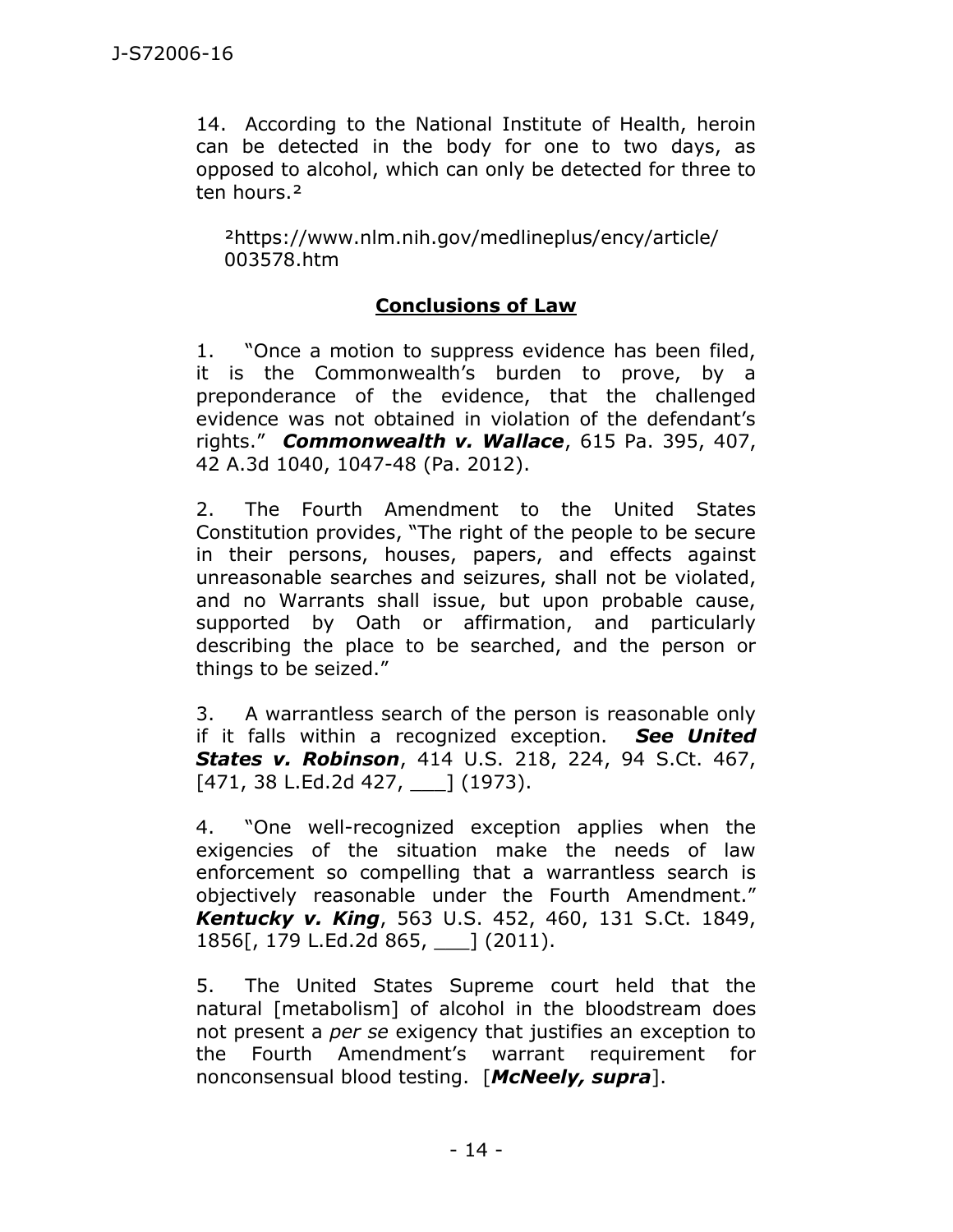6. The Court further held that "exigency in this context must be determined case by case based on the totality of the circumstances." *Id.*

7. "In those drunk-driving investigations where police officers can reasonably obtain a warrant before a blood sample can be drawn without significantly undermining the efficacy of the search, the Fourth Amendment mandates that they do so." *Id.* at 1561.

8. The Pennsylvania Superior Court held that 75 Pa.C.S.A. § 1547(b)(1) provides a driver "with the statutory right of refusal to blood testing." [*Myers, supra*].

9. In *Myers*, the Superior Court held that a warrantless blood draw of an unconscious individual that was performed pursuant to Pennsylvania's implied consent law violated the United States Supreme Court's holding [*McNeely, supra*.]

10. All of the cases cited by the Commonwealth were decided prior to the Superior Court's holding in *Myers*.

11. Other than the fact that the police officer in *Myers* read the standard implied consent warnings to the unconscious defendant while Sergeant Brown, in the instant case, did not, the facts of this case are nearly indistinguishable from the facts in *Myers*.

12. In addition, [Appellee] in the instant case was suspected of being under the influence of heroin, which is detectable for a longer period of time than alcohol.

13. Therefore, the exigency in this case was even less than it was in *Myers*. The Commonwealth could have waited for [Appellee] to gain consciousness and either consent to or refuse the blood test.

14. In the alternative, the Commonwealth could have obtained a search warrant.

15. Since the Commonwealth did neither, the blood test results must be suppressed because they violate the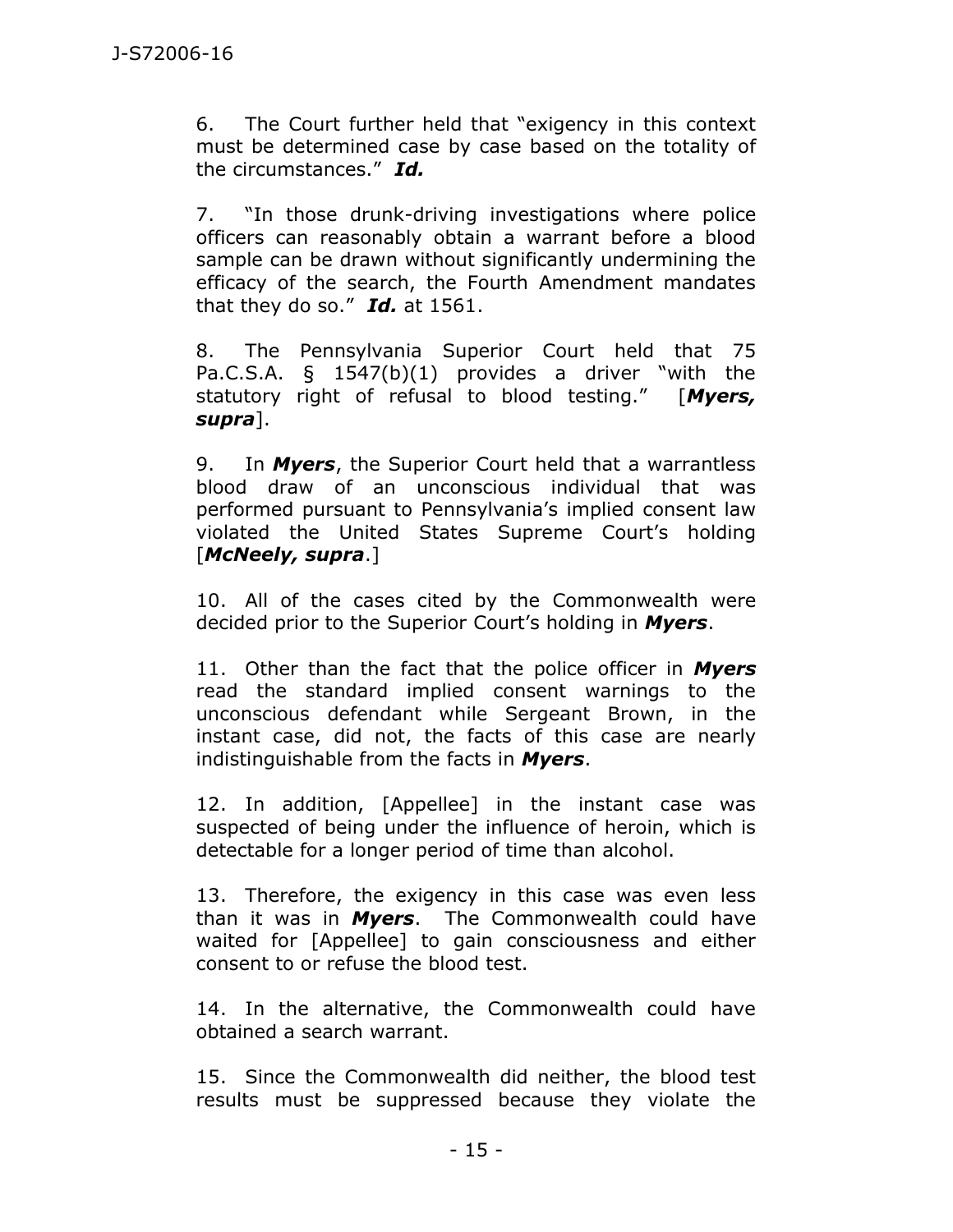Superior Court's holding in [*Myers, supra*].

(Suppression Court's Findings of Fact and Conclusions of Law, filed March 3, 2016, at 3-6). We respectfully disagree with the court for the following reasons.

Initially, the suppression court's and Appellee's reliance on *McNeely* is incorrect because the *McNeely* analysis did not involve an automobile accident or the "consent" exception under an Implied Consent Statute. *McNeely* involved a motor vehicle stop for speeding and crossing the centerline of the road. After the defendant refused a breathalyzer test, police placed the defendant under arrest and took him to a hospital for blood testing. Police did not attempt to obtain a search warrant. At the hospital, and after a police officer read the implied consent form to the defendant, the defendant refused to consent to a blood draw. Despite the refusal, the police officer directed hospital personnel to proceed with the test. The defendant moved to suppress the blood test results, arguing the warrantless drawing of his blood violated his Fourth Amendment rights. The *McNeely* Court held that the dissipation of alcohol in blood does not constitute a valid *per se* exigency to justify a warrantless blood test. The *McNeely* Court analyzed the issue solely under the "exigent circumstances" exception to the Fourth Amendment warrant requirement. Because the defendant in *McNeely* had explicitly declined a blood test under Missouri's Implied Consent Law, the state tried to use the "exigent circumstances" exception to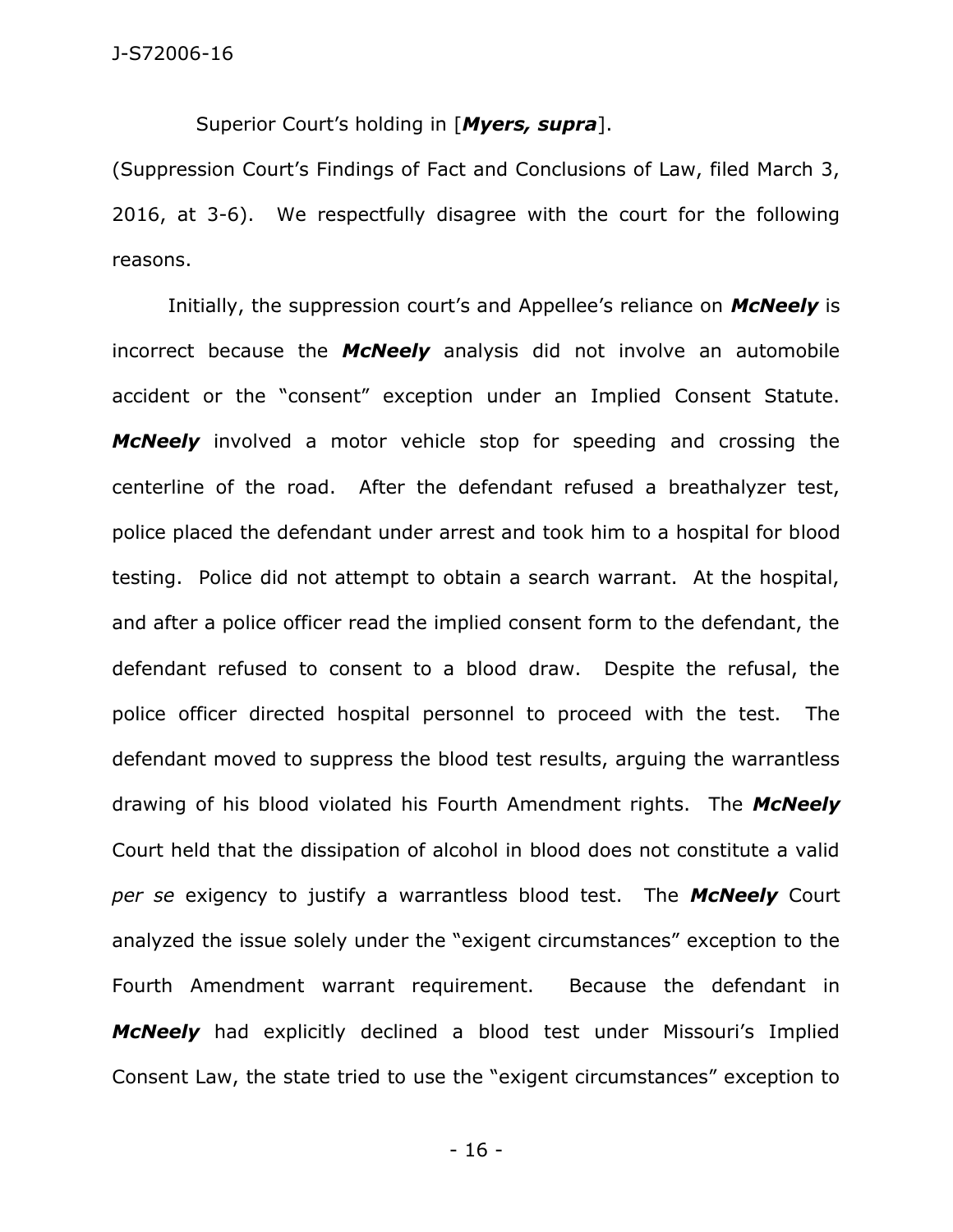the warrant requirement to get around the defendant's refusal. The *McNeely* Court refused to adopt a categorical "rule of exigency" in DUI cases. *See McNeely, supra*.

In contrast to *McNeely*, here Appellee was involved in a motor vehicle accident and removed, unconscious, from the scene by ambulance for emergency medical treatment, thus triggering Section 3755. Appellee was not under arrest, so he had no right to refuse the blood test under Pennsylvania's Implied Consent Statute. *See Riedel, supra*. While Appellee was at the hospital, police investigated the accident and uncovered probable cause to believe a DUI was involved. Given the automobile accident and the probable cause to suspect DUI, police were allowed to request and receive blood test results from hospital personnel without a warrant. *See* 75 Pa.C.S.A. §§ 1547, 3755; *Riedel, supra*; *Barton, supra*. Because *McNeely* involved only the "exigent circumstances" exception to the warrant requirement, it is not dispositive of the present case.

Likewise, the suppression court's and Appellee's reliance on *Myers* is misplaced because the facts of *Myers* are distinguishable. In *Myers*, police observed the defendant sitting in his parked vehicle while sporadically pressing the brake pedal. The defendant then exited his vehicle and approached the police cruiser. The defendant appeared intoxicated and smelled like alcohol, so police placed him under arrest, based on probable cause to believe he could not safely operate his vehicle. Police called a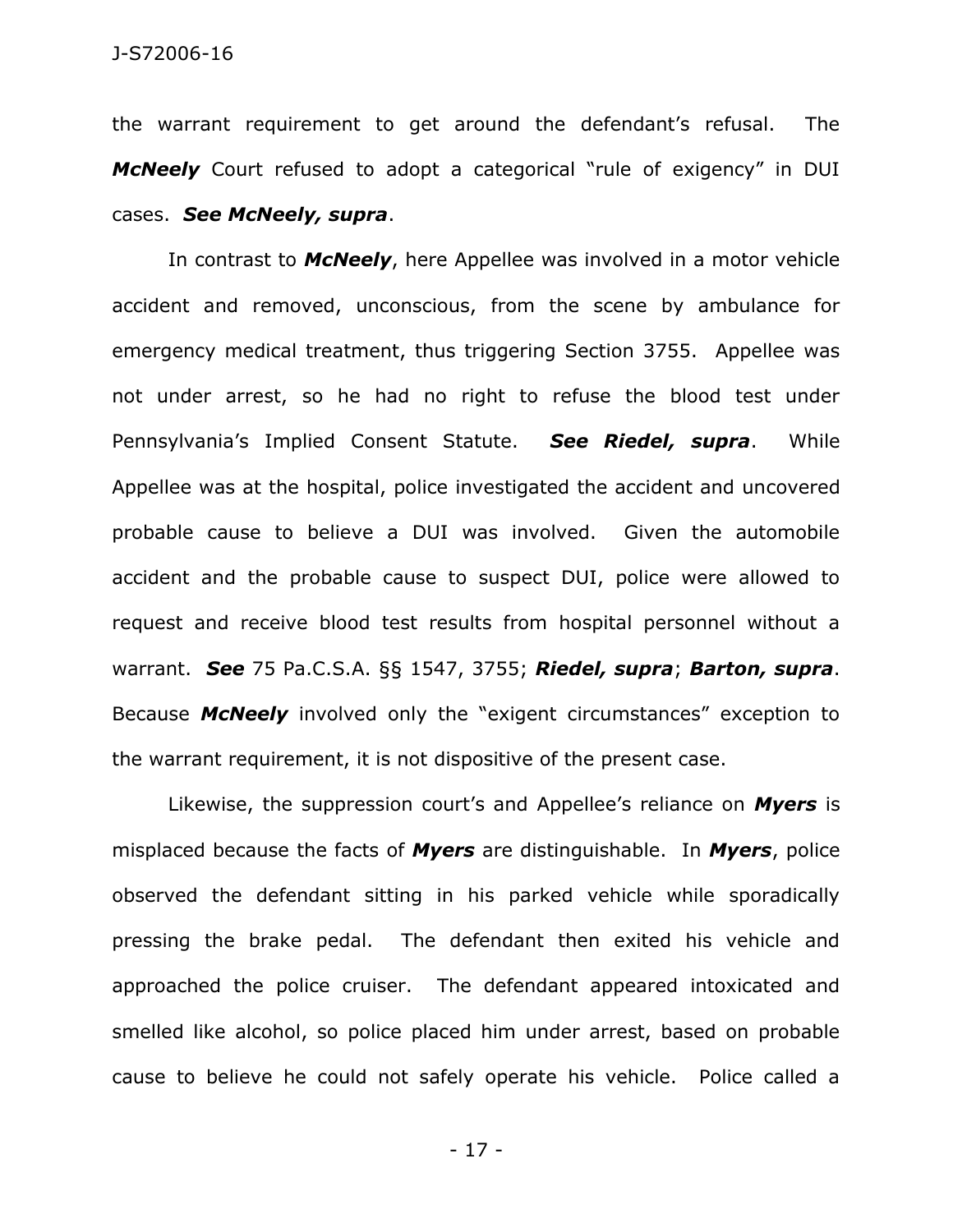wagon and transported the defendant to the hospital to be medically cleared. About forty-five minutes later, a police officer arrived at the hospital. By that time, medications given by the medical staff had rendered the defendant unconscious. Despite his unconscious state, the officer read to him the standard informed consent form and requested hospital staff to perform a warrantless blood draw. The trial court suppressed the warrantless blood draw under the totality of these circumstances, because the defendant was under arrest, he was unconscious and not properly given the right to refuse the blood test, the police had plenty of time to obtain a warrant, and alcohol in the blood is not a *per se* exigency. *See Myers, supra.*

In contrast to *Myers*, here Appellee was involved in a motor vehicle accident and removed unconscious from the scene by ambulance for emergency medical treatment, thus triggering Section 3755. Appellee was not under arrest, so he had no right to refuse the blood test under Pennsylvania's Implied Consent Statute. *See Riedel, supra*. In other words, Appellee could not claim the explicit right that a driver, who is under arrest for DUI, has to refuse to consent to chemical testing. *See Eisenhart*, *supra*. While Appellee was already removed to the hospital, police investigated the accident and uncovered probable cause to believe a DUI was involved. Given the automobile accident and the probable cause to suspect DUI, the police had statutory authority to request and receive blood

- 18 -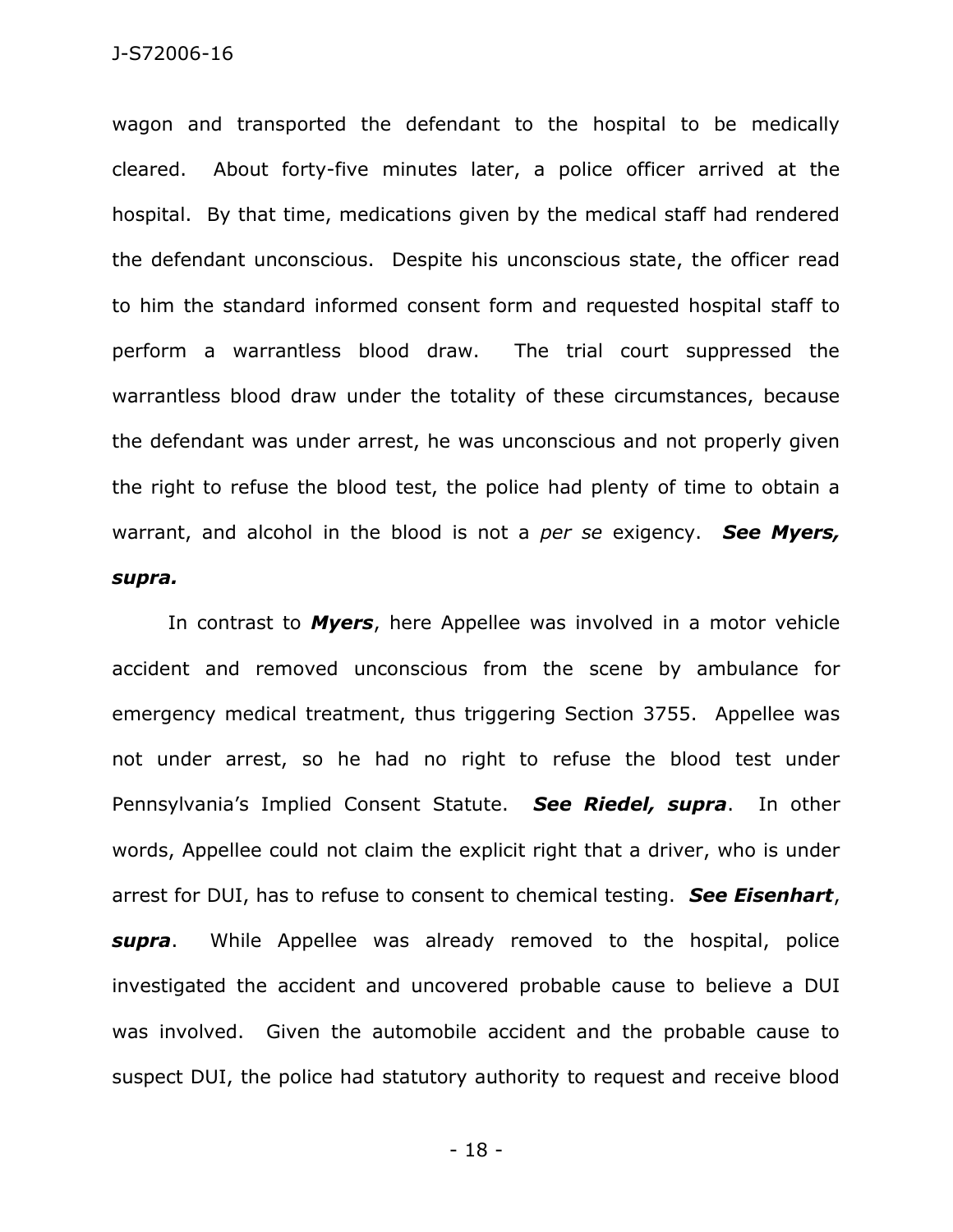test results from hospital personnel without a warrant. *See* 75 Pa.C.S.A. §§ 1547, 3755; *Riedel, supra*; *Barton, supra*. Thus *Myers* is not dispositive of the present case.

Finally, Appellee was unconscious and unresponsive at the scene of the accident. The Pennsylvania Supreme Court has refused to "reformulate the law to grant an unconscious driver or driver whose blood was removed for medical purposes the right to refuse to consent to blood testing," so Appellee did not have the right to refuse consent in this case in any event. *See Riedel, supra* at 185, 651 A.2d at 142. Unlike the *McNeely* and *Myers* cases, the interplay between the law on implied consent and the law on the reports by emergency room personnel law in the instant case allowed for Appellee's warrantless blood draw and release of the results. *See Barton, supra* at 296 (citing *Riedel, supra* at 180, 651 A.2d at 139-40) (referring to "statutory scheme" that implies consent of driver to undergo chemical testing and requires hospital personnel "to withdraw blood from a person, and release the test results, at the request of a police officer who has probable cause to believe the person was operating a vehicle while under the influence"). Because Appellee was involved in a motor vehicle accident, was unconscious at the scene and required immediate medical treatment, was not under arrest, and remained unconscious when the blood tests were administered, the warrantless blood draw was permissible. Therefore, we hold the court erred in suppressing the results of Appellee's

- 19 -